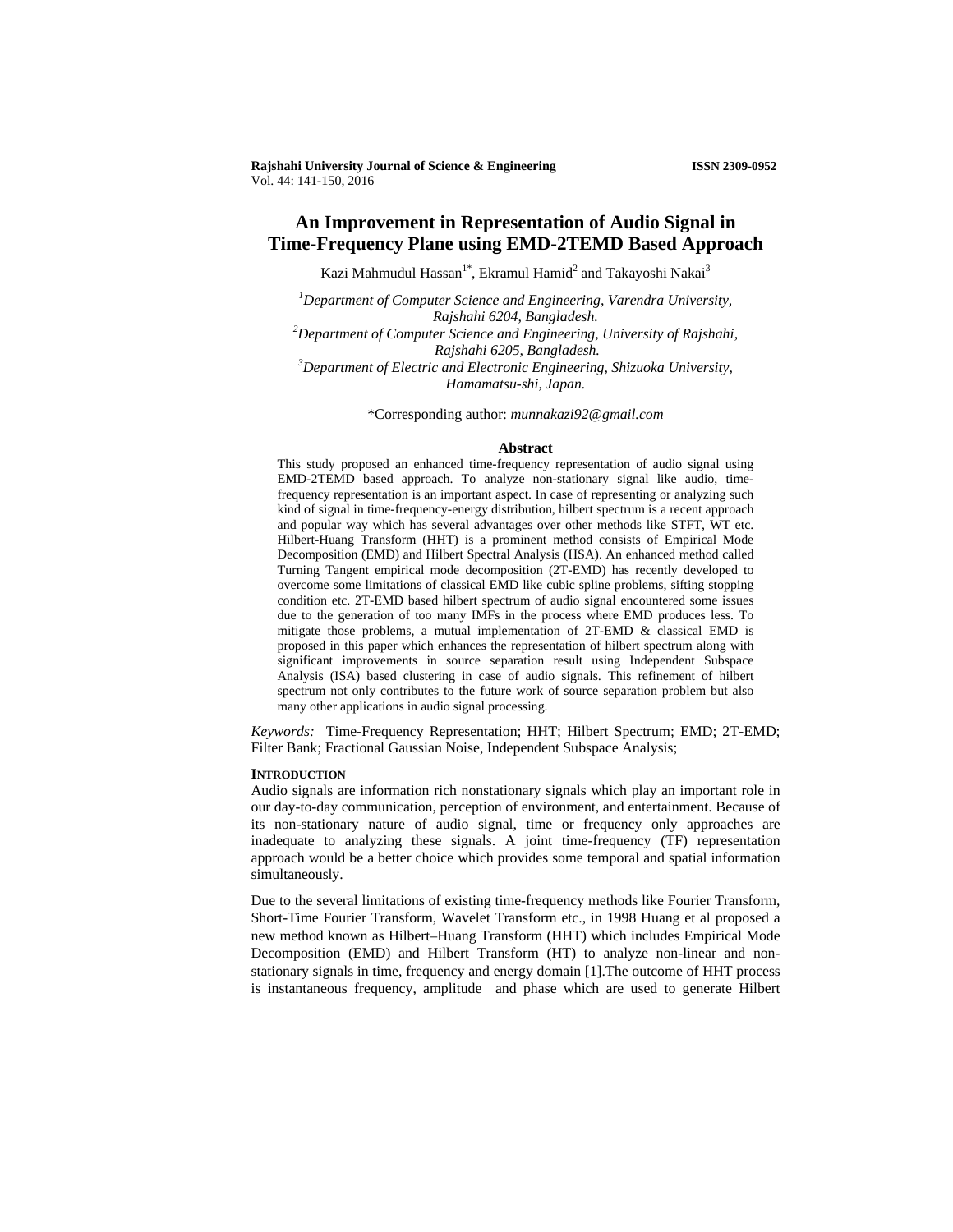Spectrum (HS), a new representation of a nonstationary signal like audio in 3D graph where time-frequency-energy is represented by x, y, and z axis respectively. Using EMD method, any complicated data set can be decomposed into a finite and often small number of components called Intrinsic Mode Functions (IMF). EMD process suffers from some mathematical problem like prediction problem, spline problems, optimization problems etc. [2]. Most importantly it produces less number of IMFs to make a successful decomposition of an audio signal in time-frequency domain [3].

Turning Tangent Empirical Mode Decomposition (2T-EMD) is a novel EMD algorithm which differs from other approaches of EMD like EEMD, BEMD etc. by its computational lightness and algorithmic simplicity, is developed to overcome some limitations of EMD like boundary conditions, sifting stopping condition etc. [4]. But 2T-EMD method decomposes a signal with so many redundant IMFs which makes the Hilbert Spectrum representation of an audio signal clumsy and unfruitful for relevant applications.

Besides Independent Subspace Analysis (ISA) is a prominent method for separating individual audio sources from a single-channel mixture [13]. ISA is based on Independent Component Analysis (ICA), where ISA relaxes the constraints of ICA which requires at least as many mixture observation signals as sources. Second improvement over ICA is the use of dynamic components to represent nonstationary signal. Similarity of dynamic components over small time steps is used to track the sources. Partitioning a matrix of independent component cross-entropies which is known as ixegram is used for grouping components. The ixegram measures the mutual similarities of components in an audio segment and clustering the ixegram yields the source subspace and time trajectories [13].

In this work, a mutual implementation of 2T-EMD and classical EMD method is proposed based on the analysis of filter bank properties of both methods with respect to Fractional Gaussian Noise (fGn) which is a generalization of ordinary white noise and also a versatile model of homogeneously spreading broadband noise without any dominant frequency[5]. EMD acts essentially as a dyadic filter bank is stochastic situation which is observed in numerical experiments based on broadband noise like fGn [6]. This paper work try to figure out 2T-EMD property in stochastic situation using similar experiment used in case of EMD and proposed a method based on the outcome. In this proposed method, initially a nonstationary signal like audio is decomposed with 2T-EMD method until it follows dyadic filter bank properties. A threshold point is needed to be selected (which is in between IMF index 10 to 14 in case of audio signals) based on that filter bank properties which can vary according to other applications. This decomposition generates an IMFs set and a residue signal where this residue signal is further decomposed with classical EMD method which produces another set of IMFs. Finally those two IMF set are concatenated to form final set of IMFs which later on hilbert transformed and plotted into time-frequency plane. In the last section of this paper, some experimental results of separating individual audio sources from a single channel mixture using ISA based clustering which is applied on the outcome of proposed method is showed, where each spectrogram represents the separated sources in time-frequencyenergy distribution.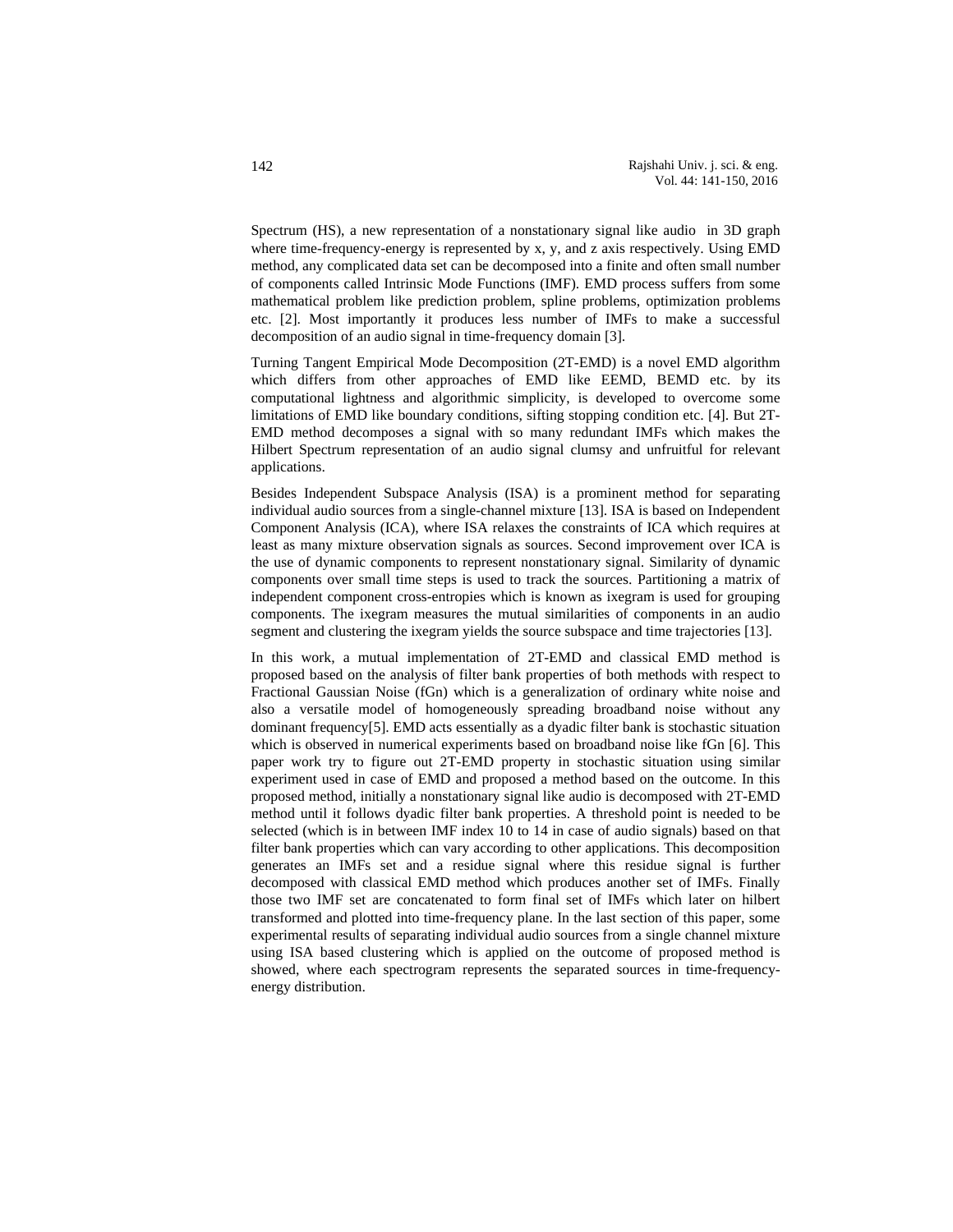### **TURNING- TANGENT EMD BASICS**

The hilbert spectrum is a relatively new joint time-frequency representation introduced in [1]. Two phases are required to generate the hilbert spectrum. In the first phase, EMD is employed, which is an adaptive decomposition method [6]. Then discrete hilbert transform (DHT) is employed in the second phase. HS is generated by the combination of EMD and DHT. EMD focuses on the level of local oscillations and decomposes the signal into a finite set of AM-FM oscillating components which are bases of the decomposition. The principle of the EMD technique is to decompose a signal s(*t*) into a sum of the bandlimited functions  $\alpha_{m}(t)$  or bases called intrinsic mode functions (IMFs). Each IMF satisfies two basic conditions: (i) in the whole data set, the number of extrema and the number of zero crossings must be the same or differ at most by one, (ii) at any point, the mean value of the envelope defined by the local maxima and the envelope defined by the local minima is zero [1]. To successfully decompose an audio signal, the classical EMD method produces a few number of IMFs which is insufficient for different application like source separation, frequency analysis etc.

Turning Tangent Empirical Mode Decomposition also called 2T-EMD is another approach of EMD algorithm which differs from other by its lightness of computation and simplicity [4]. The 2T-EMD algorithm redefines the signal mean envelope and offers the possibility to decompose multivariate signals without any projection. There are several improvement is done in 2T-EMD over EMD.

Firstly, a robust computation of the mean trend is preferably obtained for 2T-EMD by averaging two envelops:

A first envelop interpolates the even indexed barycenters which include signal borders, and a second envelop interpolates the odd indexed barycenters which also include signal borders. i.e. let  $h_{even}(t)$  and  $h_{odd}(t)$  are even and odd indexed upper envelop respectively. Similarly  $l_{even}(t)$  and  $l_{odd}(t)$  are even and odd indexed lower envelop respectively. So the ultimate local mean  $\mu_1(t)$  will be calculated as –

$$
\mu_1(t) = ((h_{even}(t) + h_{odd}(t))/2 + (l_{even}(t) + l_{odd}(t))/2)/2 \tag{1}
$$

which is actually an average of two local mean  $\mu_{even}(t)$  (even indexed) and  $\mu_{odd}(t)$  (odd indexed)[4].

Secondly, the interpolation is performed using cubic splines with classical boundary conditions as for the classical EMD, where the signal border is directly added to the list of estimated oscillation barycenters.

Thirdly, the sifting process is stopped using a Cauchy-like criterion. In case of audio signal, using 2T-EMD rather than EMD produces a great number of IMFs. Instead of mitigating the issues of limited number of IMFs in EMD, it produces many redundant IMFs especially in lower frequency band of any audio signal. Due to this, the hilbert spectrum representation of any audio signal using 2T-EMD method instead of classical EMD becomes quite meaningless especially in the lower frequency band [3].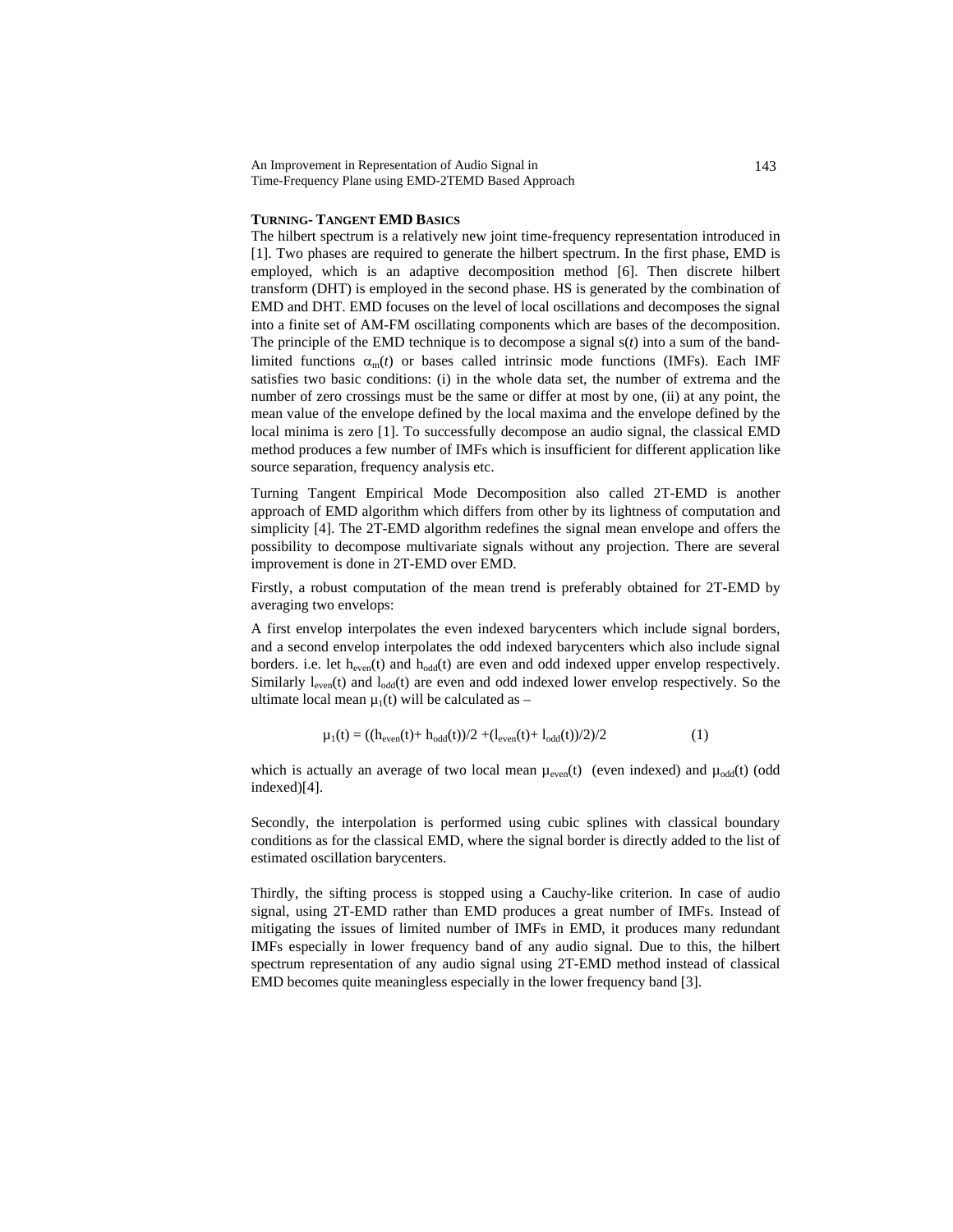

Fig. 1. Block diagram of proposed method

## **PROPOSED METHOD**

To mitigate those problems, a method of combined implementation of 2T-EMD and classical EMD is proposed which is given below:

- St. 0: Choose a *threshold* point based on filter bank properties for selecting number of IMFs from 2T-EMD method using fGn.
- St. 1: Decompose the signal with 2T-EMD method to get first IMFs set and a *residue signal*.
- St. 2: Decompose the *residue signal* with classical EMD method and get another IMFs set.
- St. 3: Concatenate the 2T-EMD IMFs set with EMD IMFs set to make the final set of IMFs.
- St. 4: Hilbert Transform the IMFs and generates Hilbert Spectrum.

The block diagram of proposed method is shown in Fig. 1.

# **ANALYSIS**

To select a threshold point as stated in the proposed method, we need to analyze 2T-EMD methods filter bank property based on fractional Gaussian noise (fGn). In order to better understand the way 2T-EMD behaves in stochastic situation involving broadband noise, we report here on numerical experiment based on fGn. In case of EMD such an experiment emits that it acts essentially as a dyadic filter bank resembling those involved in wavelet decompositions [7].

For a given signal  $x(t)$ , EMD and 2T-EMD both ends up with a representation of the form:

$$
x(t) = m_k(t) + \sum_{k=1}^{K} d_k(t)
$$
 (2)

Where  $m_k(t)$  stands for a residual "trend" and the "modes"  $\{d_k(t), k=1,... K\}$  are constrained to be zero-mean AM-FM waveforms [6].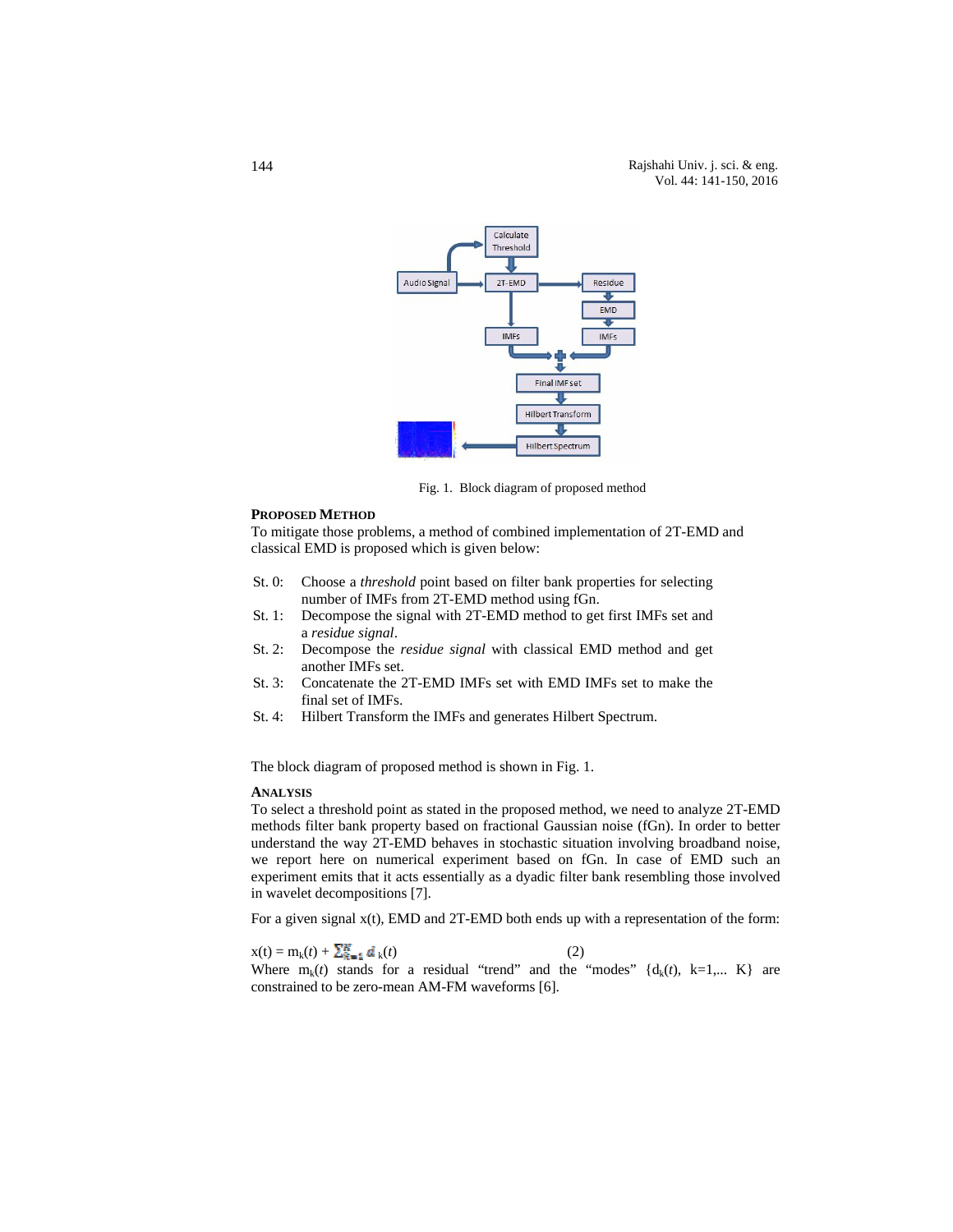The fractional Gaussian noise (fGn) is used here as a reference signal which is generalization of ordinary white noise. It is a versatile model of homogeneously spreading broadband noise without any dominant frequency band [8]. Recall that fGn is defined as the increment process of fractional Brownian motion (fBn) [9]. The statistical properties fGn are entirely determined by its second-order structure, which depends solely upon one single parameter, Hurst exponent [10]. In case of EMD it follows the filter bank property where H can vary from 0.1 to 0.9. The data length has been typically set to  $N=4096$  and, for each value of H, 5000 individual sample paths generated via the Wood and Chan's algorithm [11]. In this experiment we set H=0.6 based on preliminary analysis.



Applying EMD on each of the sample path of fGn generates separate IMFs set. In Fig. 2 (a) the average spectra of the 7 first IMFs are plotted as a function of normalized frequency. Fig. 2(b) shows the logarithm (base 2) of the average number of IMFs zerocrossing which is decreasing linearly as the increase of IMF index [6]. And finally Fig. 2(c) shows the logarithm (base 2) of the average energy of IMFs which are similarly

Applying similar experiment using 2T-EMD on fGn with that same parameter, the following result is observed shown in Fig. 3. It shows that in case of 2T-EMD, the

decreasing like zero-crossing as the increase of IMF index.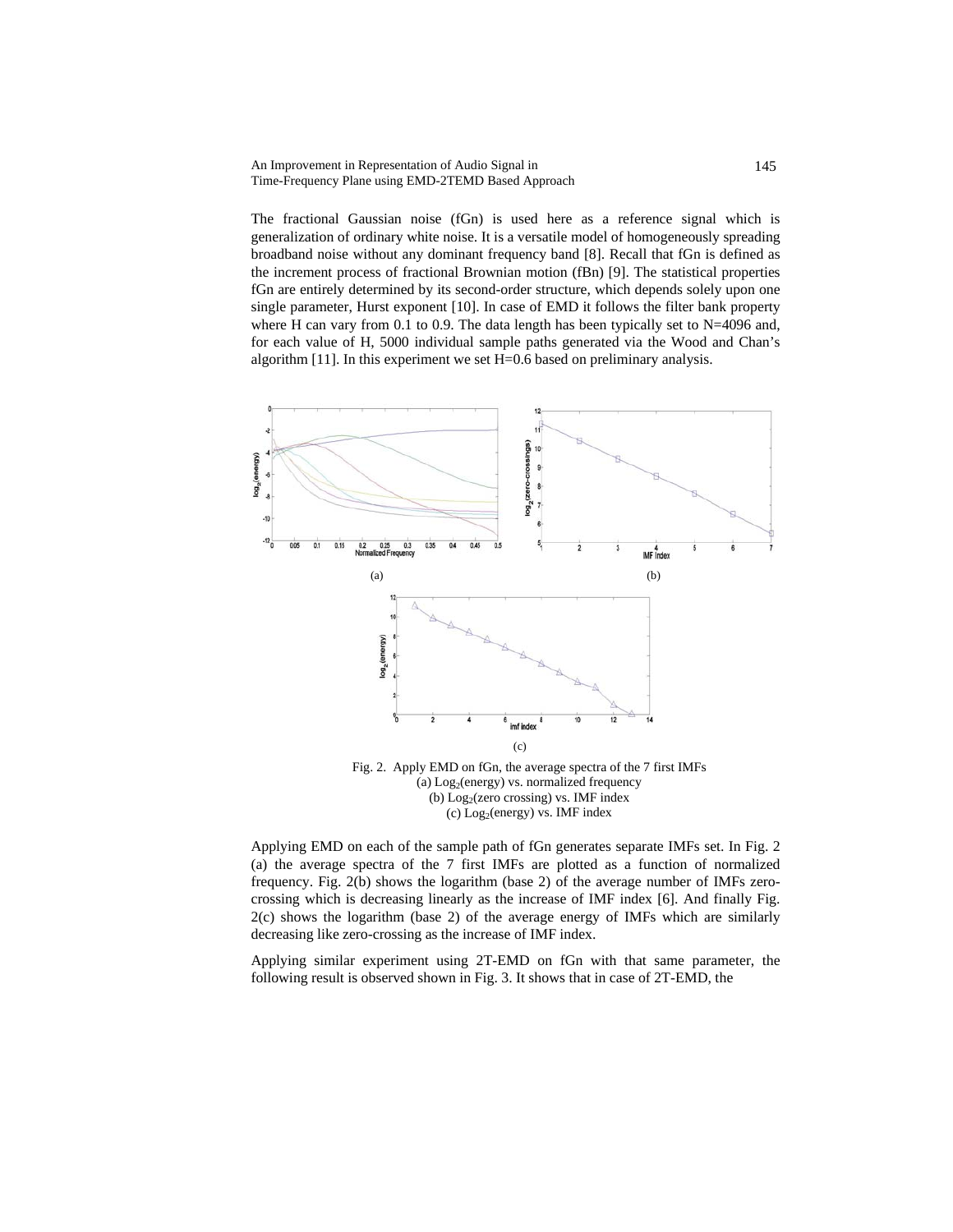

relation of normalized frequency bin index and zero-crossing of IMFs with IMFs index is not linear like EMD. Also it is visible that the frequency bin overlapping issues in Fig.3(a) due to the excessive number of IMFs. Plotting individual IMF sets log (base 2) energy with respect to IMF index, we get the result (shown in Fig. 4) where a huge number of IMFs energy is increasing after first few and as the IMF index increased, this rate is increasing too which is contradictory with previous study [12].

Taking histogram of first energy increment IMF index of each sample fGn path IMFs set, the outcome is following (see Fig. 5):



Fig. 5. Histogram of fGn IMFs energy increment (1st) (Apply 2T-EMD on the fGn)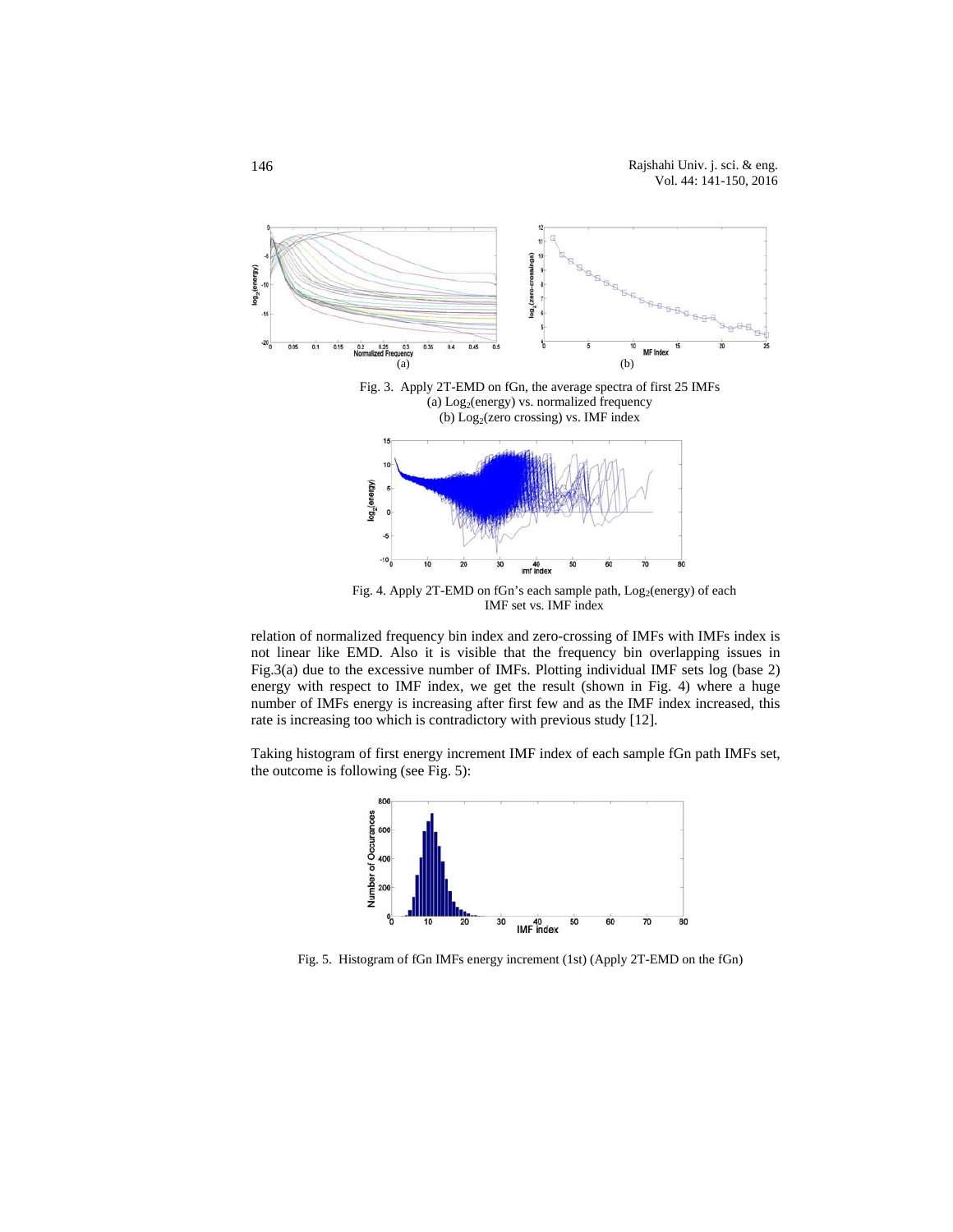

Fig. 6. IMFs Log<sub>2</sub> (norm. freq. bin index) vs. IMF index (Apply 2T-EMD on the fGn)

According to the average  $log_2$  (zero-crossing) of IMFs, the rate of changes in normalized frequency bin index decreased inconsistently after first few(10 to 14) IMFs (see Fig. 6). Experiment result exhibits inconsistency of maintaining filter bank property by 2T-EMD method after first few IMFs (10 to 14 IMF index approx.) generation. A threshold point has to be selected (between IMF indexes 10 to 14 which can varies depending on application) to stop 2T-EMD methods IMF generation process.

## **RESULTS AND DISCUSSIONS**

The efficiency of the proposed method is tested by representing real world audio signal from their mixture. The sample audio mixture length is one second which is sampled at 16 kHz sampling rate and 16-bit amplitude resolution, containing flute sound and male voice pronouncing 1, 2, 3 and 4 with some short interval between each number.

As discussed earlier, pure 2T-EMD method produces so many redundant IMFs especially in lower frequency band of audio signal which makes the hilbert spectrum representation clumsy. Experiment result shows that the rate of changes in IMF's zero-crossing decreasing slowly with the increment of IMF index which can be observed from Fig. 3(b) and due to this, higher index IMF causes frequency bin overlapping problem in hilbert spectrum (see Fig.  $7(a)$ ). Fig.  $7(b)$  shows that proposed method mitigates frequency bin overlapping problem by reducing number of IMFs and with the increment of rate of change in zero-crossing of IMFs (see Fig. 8(a)) and also the average  $log_2$  (energy) of IMFs are continuously decreasing with the increment of IMF index (see Fig. 8(b)). The only energy increment is in the concatenation point which is because of different mean definition of EMD and 2T-EMD methods. Hilbert spectrum of sample audio signal using pure 2T-EMD method and proposed method are shown in Fig. 7(a) and 7(b) respectively.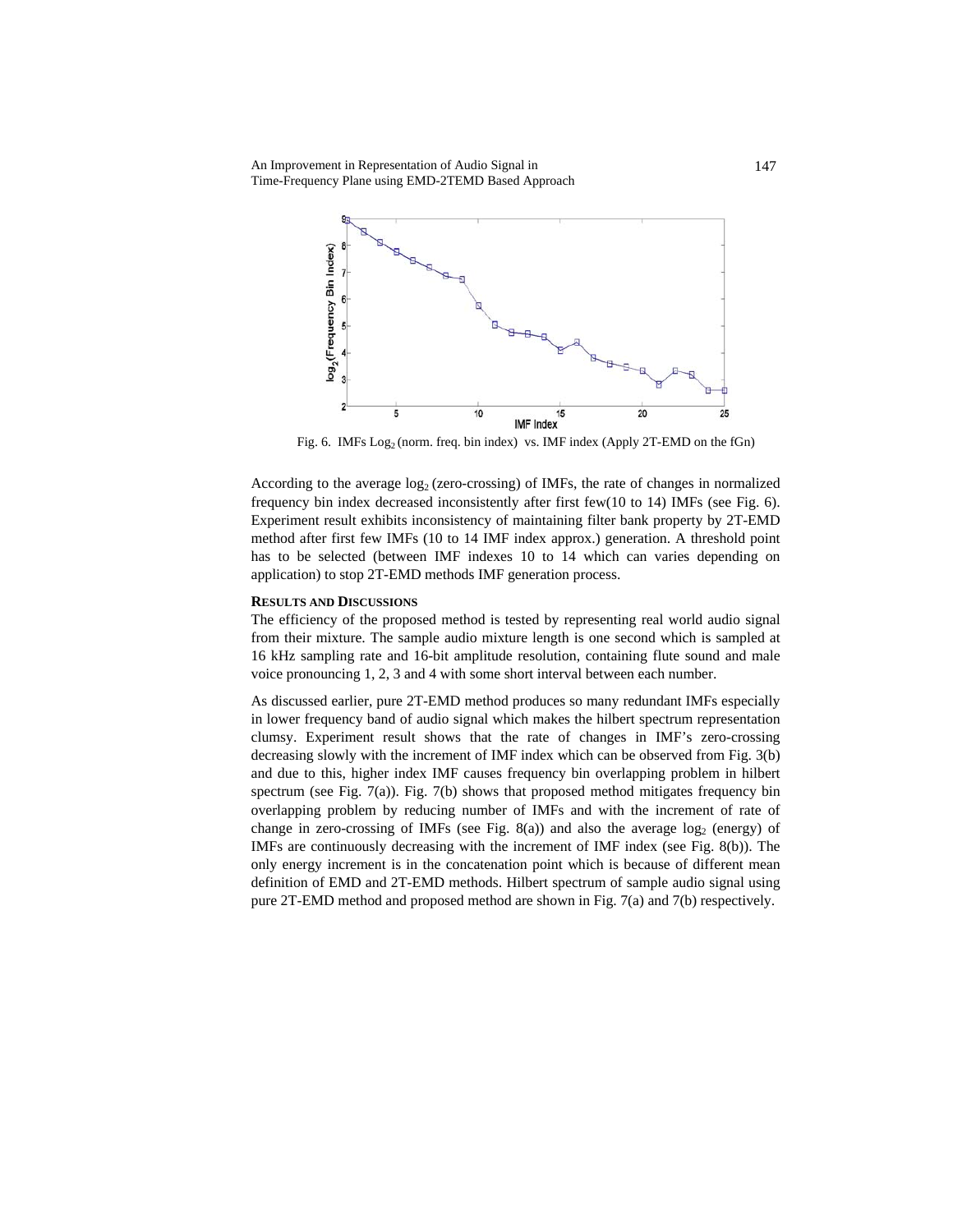

Fig. 7. Hilbert spectrum of sample audio signal using (a) pure 2T-EMD method, (b) proposed method and (c) reconstruction error signal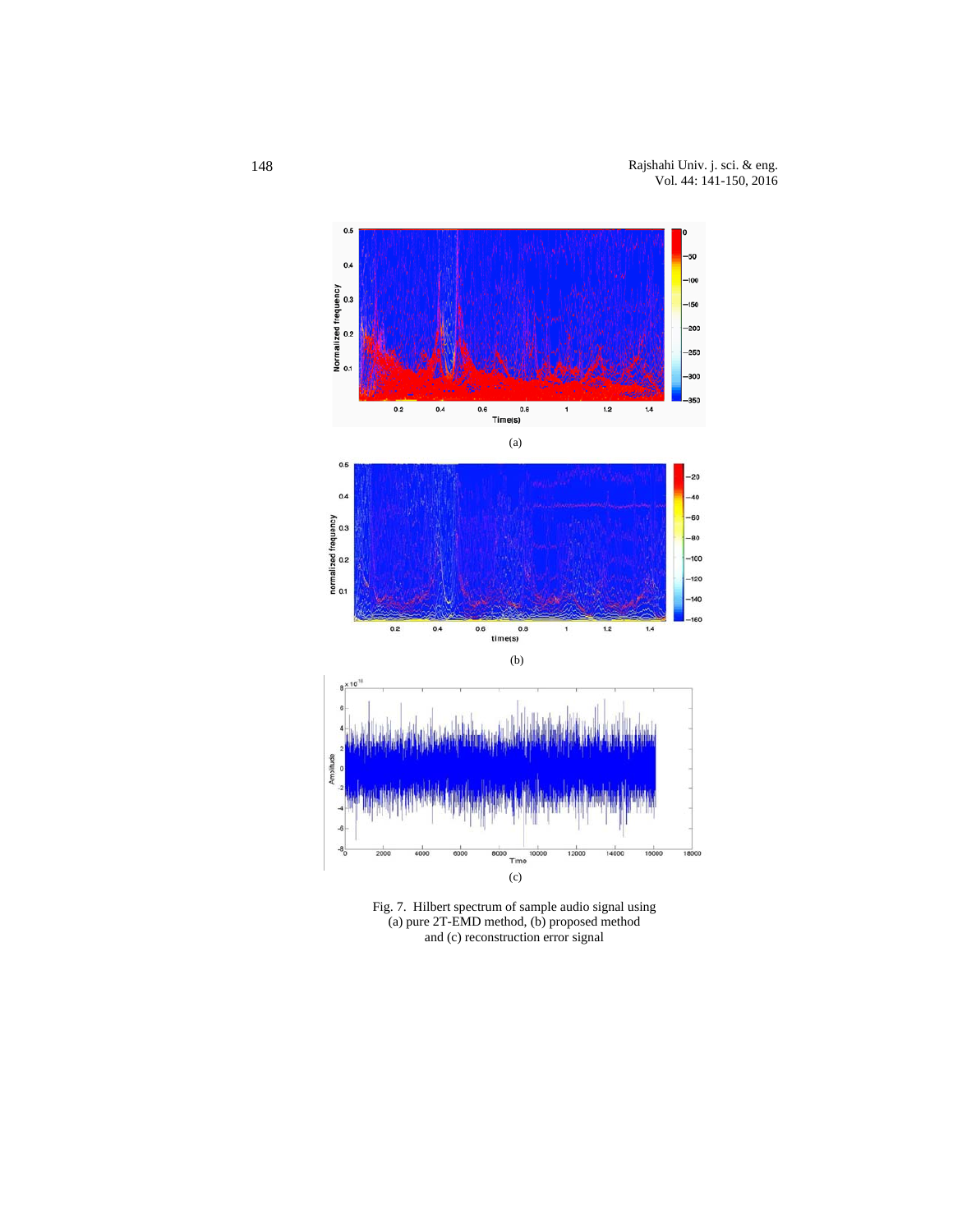

Fig. 8. Apply proposed method on fGn, the average spectra of first 18 IMFs (a)  $Log_2$ (zero crossing) vs. IMF index (b)  $Log_2$ (energy) vs. IMF index

It's quite visible from both 2T-EMD and proposed method based hilbert spectrum representations that the later one has more distinguishable energy density which represents the presents of information with respect to the time and frequency domain. Fig. 7(c) also shows the reconstruction error signal that has maximum magnitude  $8x10^{-16}$ which is acceptable in most applications. For separating individual audio sources from single channel mixture, independent subspace analysis based clustering method is applied on the outcome of proposed method where the parameters are instantaneous amplitude and instantaneous phase. An initial experimental results of ISA based clustering are spectrogram of separated sources (in this sample audio signal 'Flute' and 'Speech') which shown in Fig. 9. where x, y and z axis represents time, frequency bin index and energy distributions respectively.



Fig. 9. Spectrogram of separated sources using ISA based clustering method from sample audio signal where (a) Flute and (b) Speech represents corresponding sources. The horizontal and vertical axis represents time slice and frequency bin index respectively

# **Conclusions**

In this paper, a new method is introduced which is a combined approach of 2T-EMD and EMD methods, emphasizing on the improvement of pure 2T-EMD based hilbert spectrum. This proposed method can much more efficiently decompose an audio signal into sufficient number of IMFs which not only enhances hilbert spectrum representation